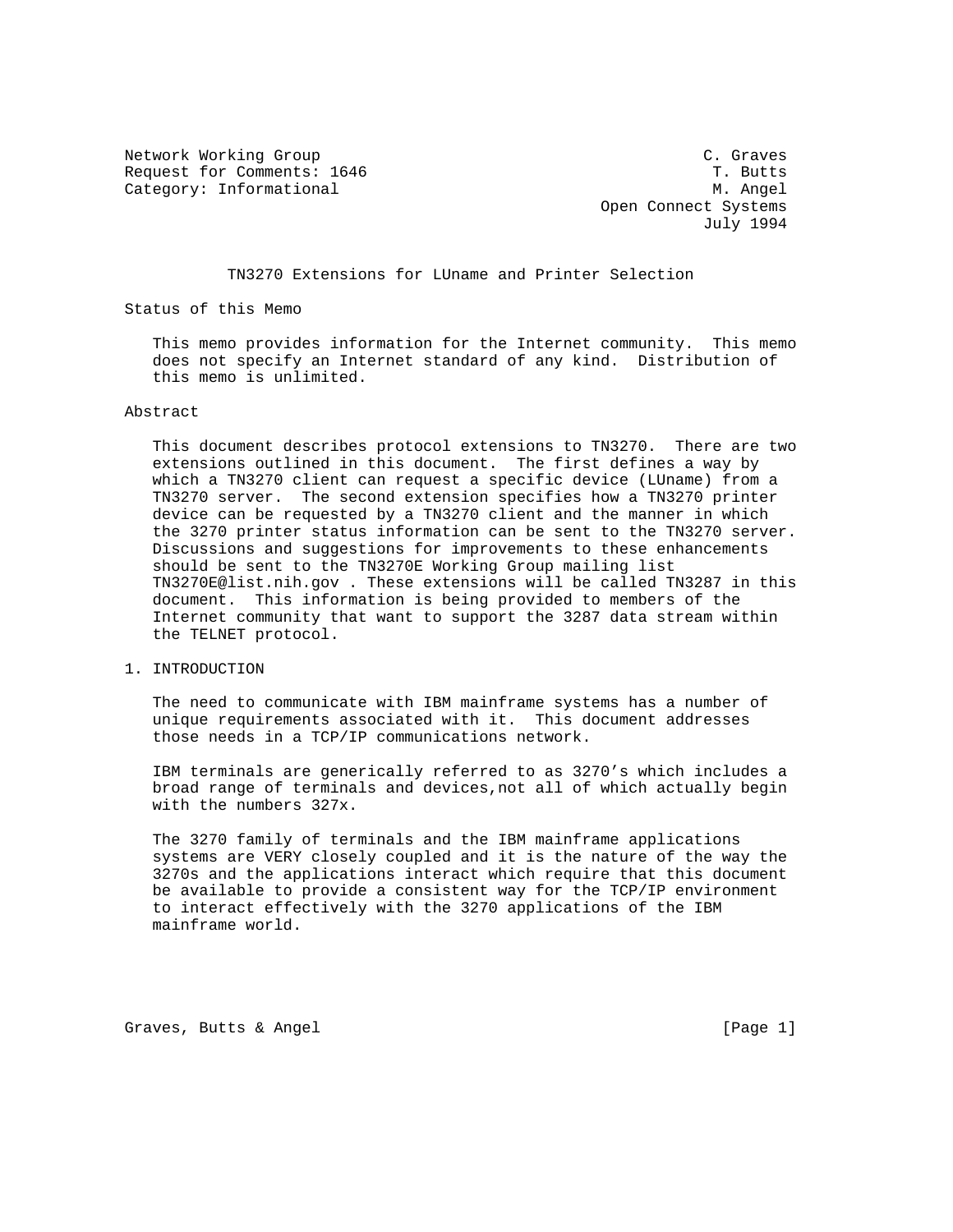IBM mainframe applications systems have existed for almost two decades now and are used to serve tens of thousands of users daily. For this reason it is usually the need of a mainframe environment to add TCP/IP network support WITHOUT writing new applications to run with the TCP network. The TN3270 series of documents addresses how this can be done and maintain compatibility with those mainframe application systems.

 One of the unique characteristics of the 3270 terminals is their ability to communicate status information in an out-of-band data flow. These status's are in turn used by the applications systems to support error recovery, and conflict resolutions, examples of these are printer out of paper, and terminal powered up. The terminals are also half duplex and block mode in their operations, which results in the need to communicate when blocks are being sent, when they end, and when they cannot be sent. This document describes these characteristics in IBM VTAM/SNA terms. Some VM mainframe application systems do not use VTAM, so for those systems these terms don't apply. For any systems which use VTAM these terms apply and are dealt with in some way by the TCP/IP to VTAM interface.

 VTAM/SNA is a hierarchical network and some of that hierarchy needs to be addressed by the TCP network attaching to it if the applications systems are to continue to provide the same applications support that they have provided to the 3270 terminals.

 The 3270 terminal environment consists of a terminal controller with terminals attached to that controller. In VTAM/SNA this controller is called a PU (Physical Unit) and the terminals called LUs (Logical Units). The PU is used to communicate management information to the VTAM/SNA system, and the LU is used by the application to communicate with the terminal. VTAM/SNA identifies each LU and PU in a network by a unique name. These names are referred to as LUnames and PUnames, and is how the network is managed and the applications identify what terminals are being communicated with in the network. The actual connection between a terminal and the applications is referred to as a session, and it is this session which has both in band and out-of-band information flows sent between the applications and the terminals.

 VTAM/SNA 3270 terminals actually have two sessions when communicating with the applications. One session is directly connected with the application and the other session is connected directly to VTAM. It is the session with VTAM, also called the SSCP, that is used to communicate the out-of-band information flows. This session is called the SSCP-LU session, and the session with the application is called the LU-LU session (in VTAM an applications is just another Logical Unit).

Graves, Butts & Angel **Example 2** and the control of the control of  $[Page 2]$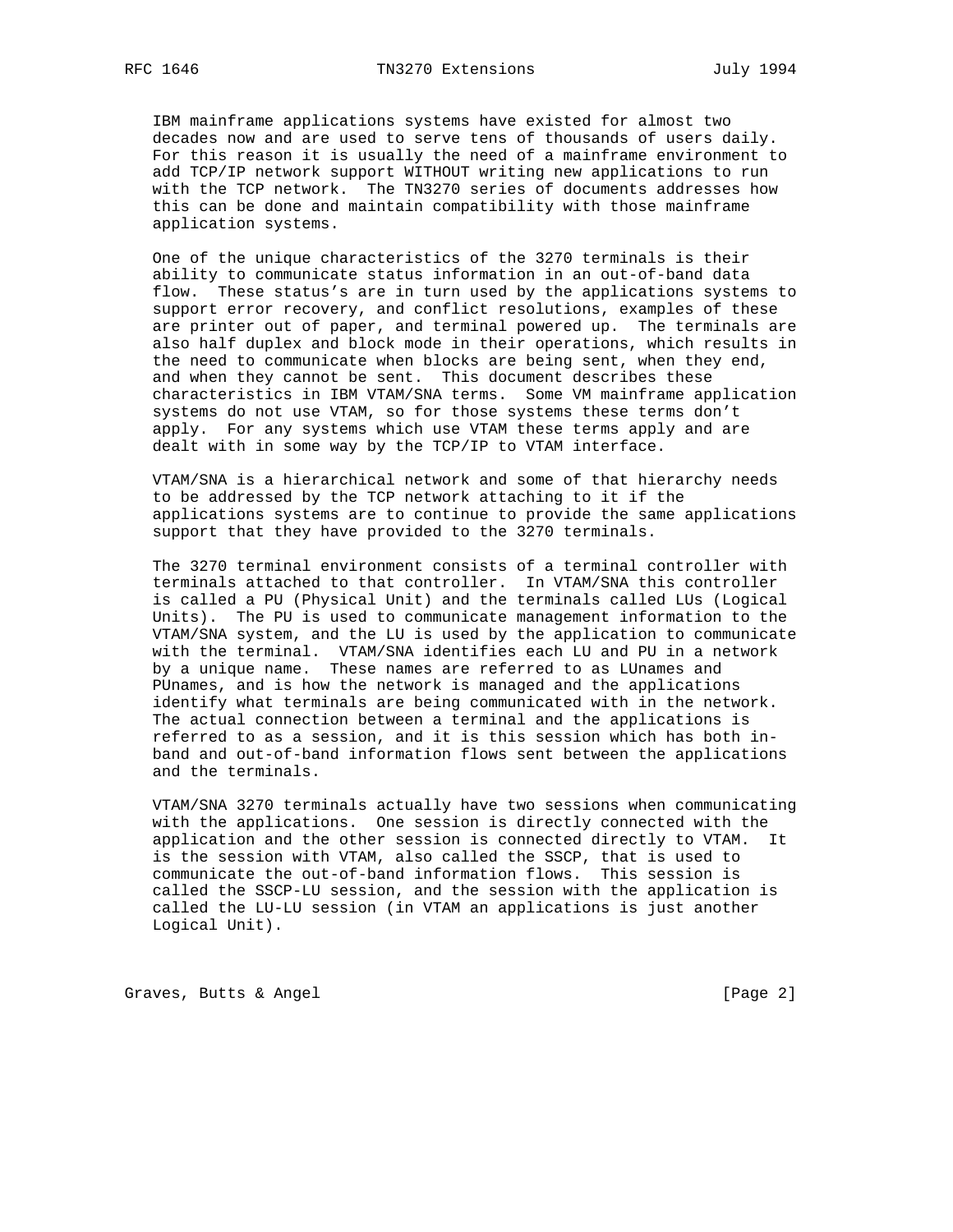One such out-of-band flow is the LUSTAT message which tells the application that the status of the terminal has changed, and is how a printer or screen tells the application that it is ready, or is not ready to receive data.

 There are also flows which must be able to flow in the LU-LU session to help control the use of the terminal by applications. The block of information sent in a session is called an RU (Request Unit) and it tells what type of data this block contains, how long it is and if more data (RUs) is coming along. This is a gross over simplification of what RUs are and do, but it should help understand their use in the TN3270 documents. Some of the VTAM/SNA terms used to describe what an RU is requesting are: Chains/chaining which tell a session partner that another RU is being sent or not being sent in this transmission. Brackets which are used to indicate that a unit of work is complete, such as when a printout of a file is complete.

 The determination of what part of the VTAM/SNA protocols such as brackets and chaining are to be used are managed by VTAM tables called LOGMODE tables. These tables are selected when an LU-LU session is started and set up such things as bracket, and/or chaining protocols; and the type of terminal data contained in the RUs, such as printer data without screen formatting data (LU type 1), 3270 screen formatted data (LU type 2) and 3270 screen formatted data for a printer (LU type 3). The LOGMODE tables also contain the size of the RU to be sent and received. These tables also communicate the screen size of 3270 terminals such as 24X80 (Model 2), 27X132 (Model 5), etc. Each LU has a LOGMODE table entry hard assigned to it as part of the VTAM configuration (often called a GEN). The selection of these table entries can't be controlled by the terminal LU or PU. They can only be selected by the user at connection/logon time or by the application when the connection is established. The actual LOGMODE entries to be used during a session are sent at session logon time, in a special type of RU called a BIND. Once the bind has been sent then the rules for the use of the session have been set, can't be changed, and must be followed.

 The purpose of the TN3287 protocol is to provide a general IBM 3270 host printer communications facility. Its primary goal is to allow a method of connecting printer devices and printer-oriented processes to each other. This protocol will allow a TN3270 Client to process 3287 print data streams.

 This memo supplements and extends the STD 8, RFC 854, TELNET Protocol Specification. This memo also presents an example of the correct implementation.

Graves, Butts & Angel **Example 20** (Page 3)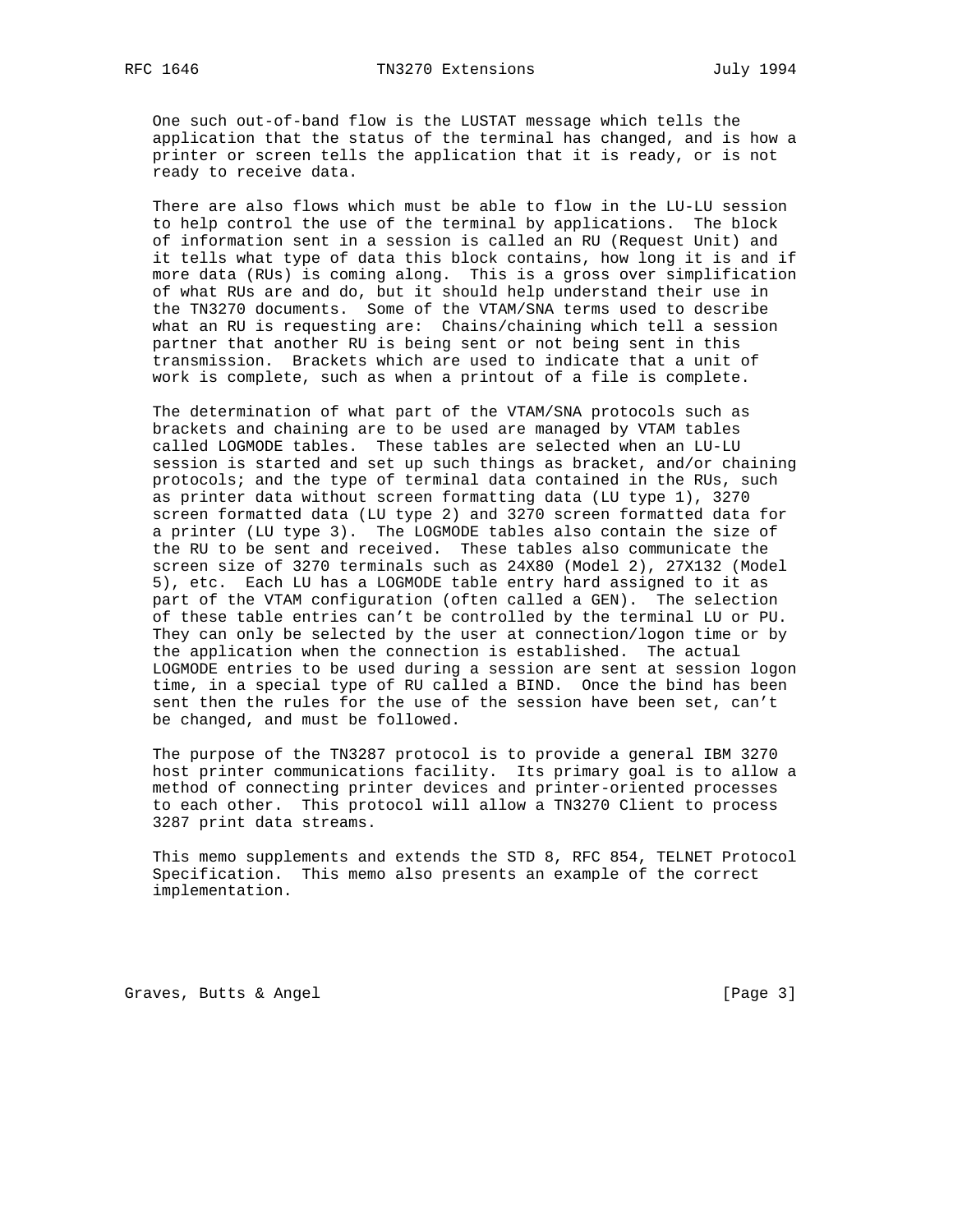#### 2. GENERAL CONSIDERATIONS

 A TELNET connection is a Transmission Control Protocol (TCP) connection used to transmit data with interspersed TELNET control information.

 The companion document, STD 8, RFC 854 -- "TELNET Protocol Specification" should be consulted for further information about the TELNET command, codes and code sequences referenced in this specification.

#### 3. CLIENT-SERVER NEGOTIATION

 The TN3270 Client and Server require a specific negotiation protocol. After the negotiation is complete, all transmission between the Client and Server is in TELNET Binary format with a TELNET "End-Of- Record(EOR)" sequence at the end of each data stream.

Support for the TN3287 data stream requires that both sides:

- A. Are able to exchange binary data.
- B. Can establish the agreement between client and server on the terminal type that will be used.
- C. Agree to use the TELNET IAC EOR as a delimiter for inbound and outbound TN3287 data streams

 This implementation requires the options: TERMINAL-TYPE and BINARY be successfully negotiated between the Client and Server before processing of any print data streams.

 This implementation supports host applications that can mix LU 1 and LU 3 type data in the data stream.

3.1 TN3287 SERVER

 The maximum Request Unit (RU) size is server specific, but should not exceed 4 kilobytes.

 The LU type is determined by the bind from the mainframe application. The server, when bound, must remember LU 1 or LU 3 type.

 The server will automatically unbind the session upon receipt of a TELNET CLOSE command. The printer will be reported to VTAM as powered down until a new TELNET connection is established.

Graves, Butts & Angel **Example 20** and the contract of the contract of  $[Page 4]$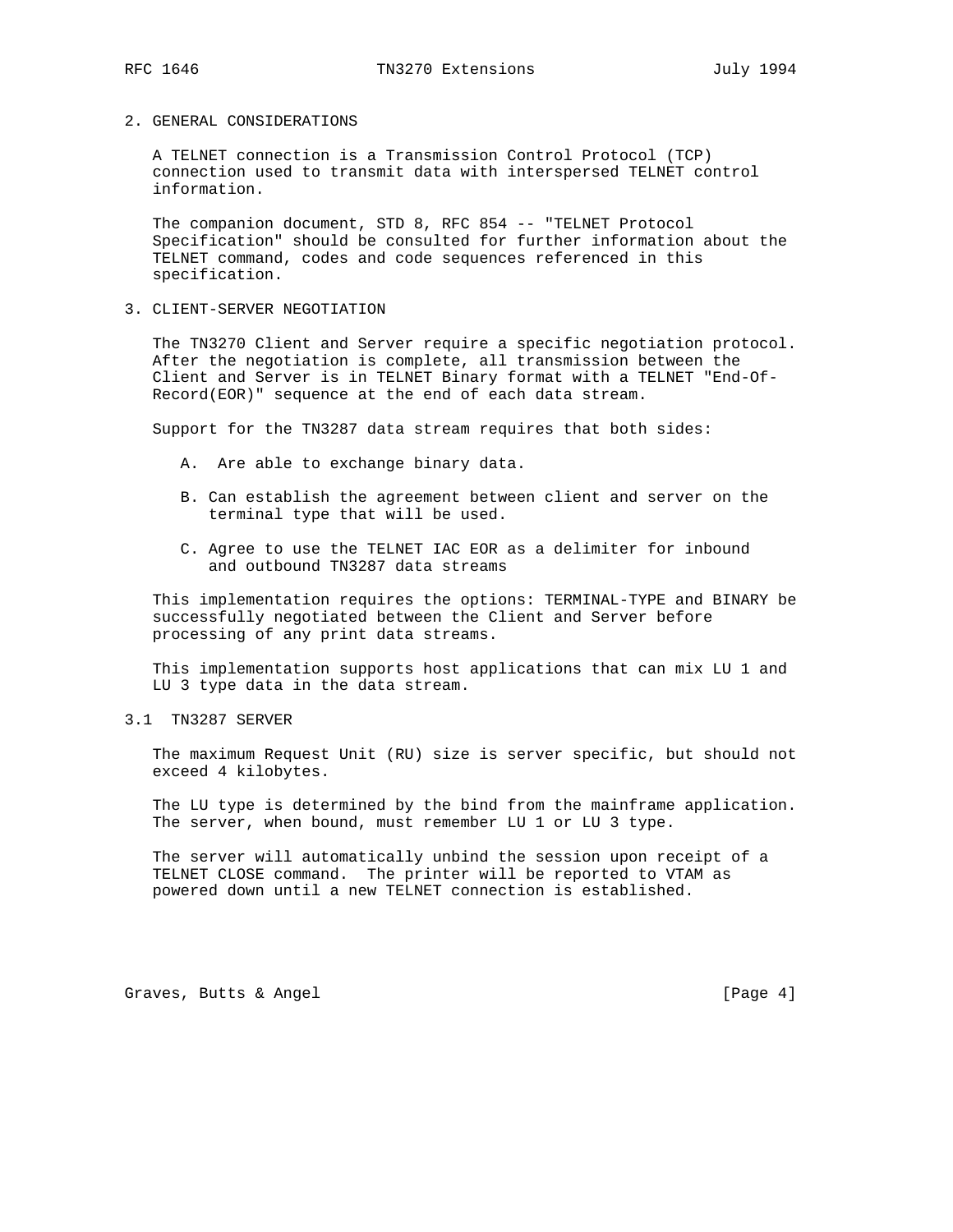# 3.2 TN3287 CLIENT

 The TN3287 Client is a TN3270 client created specifically to print mainframe 3270 print data. The client emulates the IBM device type that it identifies itself to the TN3270 server as, in this case, an IBM 3287 model 1 type printer. The design of this printer protocol is aligned with the way printing occurs in the IBM host and how 3270 printers function. These printer extensions DO NOT support a 3270 printer client that cannot accept both types LU 1 and LU 3 printer streams. No IBM printer operates in this fashion, and as a result, no TN3270 server could function properly with mainframe applications if it didn't allow for a mixing of LU 1 and LU 3 data streams. The common way in which this can occur is printer sharing between multiple IBM host applications, such as CICS and JES. Since there is no restriction, the JES can be configured to output LU 1 data streams, and the CICS can be configured for LU 3 data streams. Therefore, the server will identify what LU type the current application connected to the server is using. If that type is LU 1, ALL message records sent to the Client will be preceded by one byte of binary zeros (0x00). If the first byte is not zeros, then that byte will be a valid LU type 3 Write-Command-Code(WCC), which can NEVER be zeros. Thus, the client can tell the LU type of data as each record is received.

 This protocol does allow for the client to shutdown if the client does not wish to support both LU types. This is accomplished by detecting an invalid data type from the received record, and notifying the user that the mainframe application has sent LU type x print data and should be configured for LU type y printing.

### 4. COMMAND STRUCTURE

 1. All TELNET commands consist of at least a two-byte sequence: the "Interpret-as-Command(IAC)" escape character followed by the code for the command.

 NOTE: Since the TELNET IAC character (255 decimal) is used as a delimiter (together with EOR) in the inbound and outbound data streams, a data byte within the data stream itself that has the same value as the IAC command is sent as two bytes (255, 255) and one byte is discarded.

## 4.1 TELNET COMMANDS

 Command meaning - WILL and DO commands are used to obtain and grant permission for the subsequent subnegotiation. Both sides must exchange WILL TERM-TYPE and DO TERM-TYPE before subnegotiation.

Graves, Butts & Angel **Example 20** (Page 5)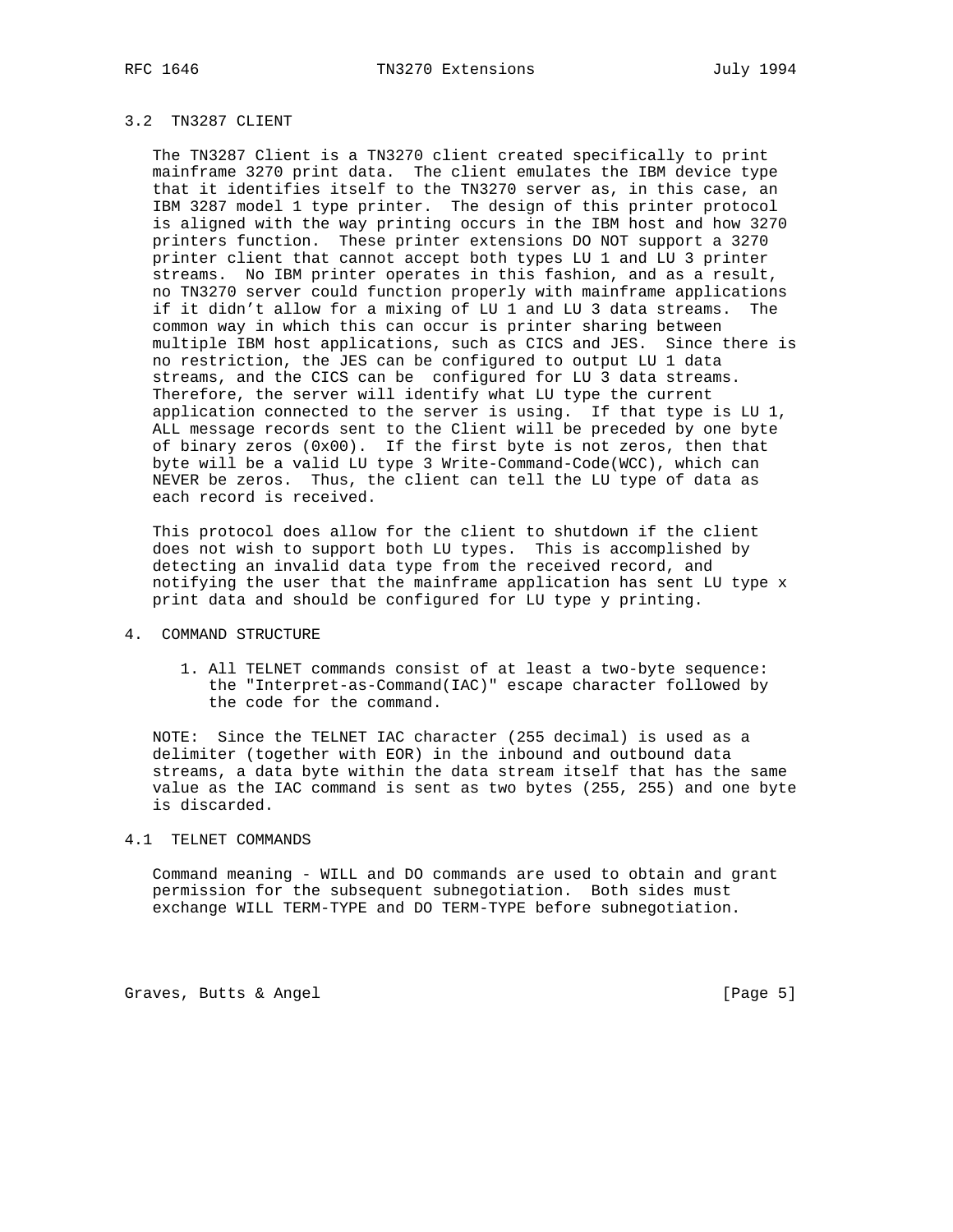The actual exchange of information is done within the option subcommand.

 <IAC DO TERMINAL-TYPE> Sender requests that the other party begin terminal-type sub-negotiation.

 <IAC WILL TERMINAL-TYPE> Sender is willing to send terminal-type information in a subsequent sub-negotiation.

 <IAC SB TERMINAL-TYPE SEND IAC SE> Sender requests the receiver to transmit his terminal-type.

 <IAC SB TERM TYPE IS IBM-3287-1 IAC SE> Sender is stating the name of his terminal-type. The code for <IS> is 0. Optionally, a specific Logical Unit (LU) can be requested by using the TERMINAL- TYPE string below. If no LUname is specified, the first available 3287 LU is selected.

IAC SB TERM-TYPE IS IBM-3287-1 @ LUNAME IAC SE

 <IAC DO BINARY> Sender requests that sender of the data starts transmitting or confirms that the sender of data is expected to transmit characters that are to be interpreted as 8 bits of binary data by the receiver.

 <IAC WILL BINARY> Sender requests permission to begin transmitting, or confirms it will now begin transmitting binary data.

 An <EOR> is sent at the end of each SNA Request Unit (RU) end of chain, in either direction. The first byte following the <EOR> is a Write-Command-Code(WCC) for LU 3 data streams.

 An <AO> is sent at the end of the SNA RU and end of bracket. This signifies the end of the print output or file by the IBM host application and possibly a change of LU type.

# 4.2 COMMAND VALUES

| CODE |
|------|
| 255  |
| 253  |
| 251  |
| 250  |
| 240  |
| 24   |
|      |
| 0    |
|      |

Graves, Butts & Angel **Example 20** and the control of the control of  $[Page 6]$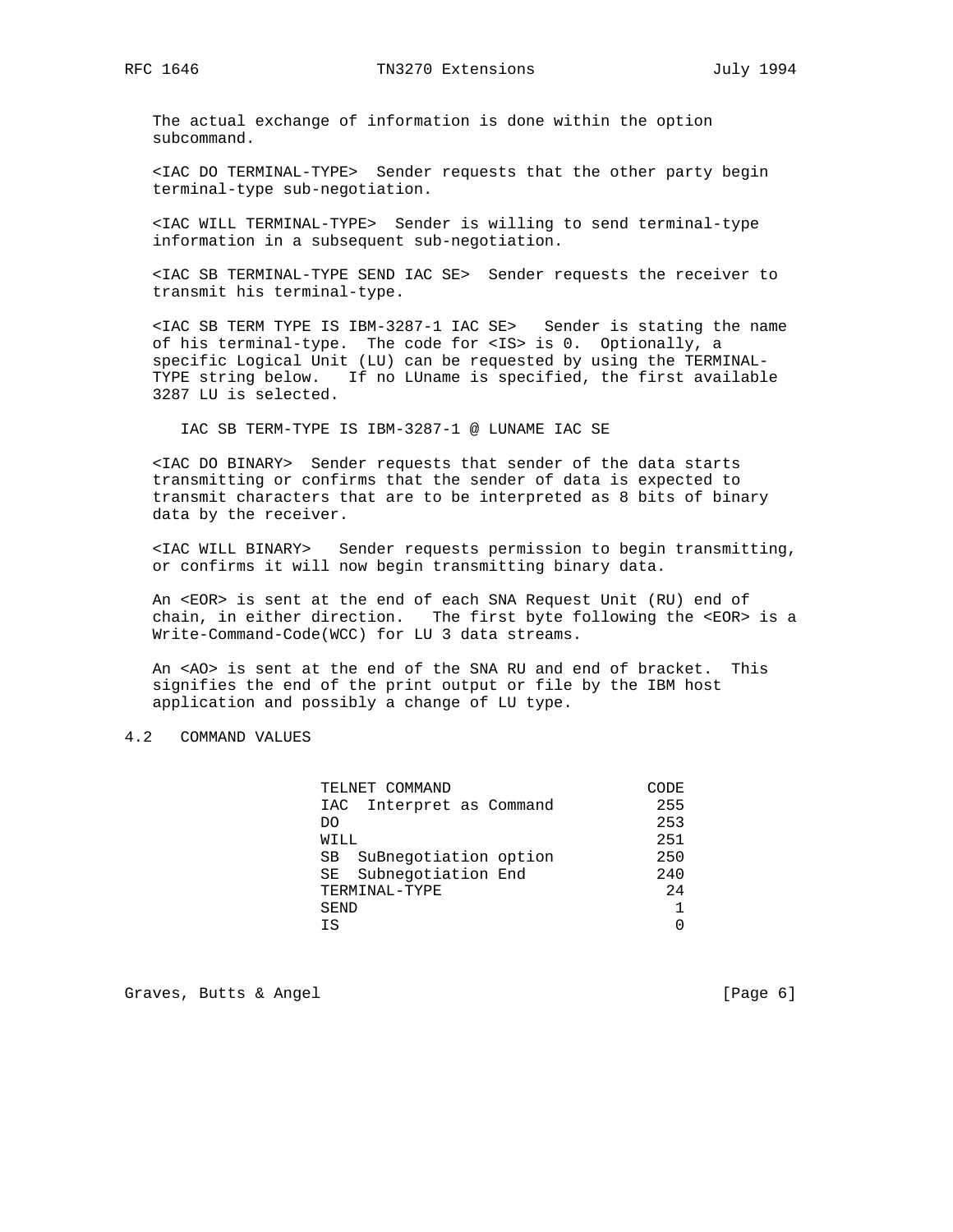| EOR End-Of-Record    | 25       |
|----------------------|----------|
| <b>BINARY</b>        | $\Omega$ |
| AO Abort Output      | 245      |
| IP Interrupt Process | 244      |
| AYT Are You There    | 246      |
| <b>BREAK</b>         | 2.43     |

 NOTE: The above codes and code sequences have the indicated meaning only when immediately preceded by an "Interpret as Command (IAC)".

### 5. TN3270 Printer Status Message

 The status message can be sent at any time. It must be sent every time the TN3270 Server sends an End-of-Record(EOR) indicator to the TN3270 Client, or when a printing error occurs at the Client. The Printer Status Message is only sent by the TN3270 Client. Once the End-Of-Record IAC is processed, the TN3270 Client sends the status message to the server when it is ready to receive more print data.

MESSAGE DESCRIPTION: SOH % R S1 S2 IAC EOR

### 5.1 Status/Sense Byte description

5.1.1. S/S Byte 0:

High Order Low Order

 $\mathcal{L}_\text{max}$  , and the contribution of the contribution of the contribution of the contribution of the contribution of the contribution of the contribution of the contribution of the contribution of the contribution of t | | 0 1 2 3 4 5 6 7 |\_\_\_\_\_\_\_\_\_\_\_\_\_\_\_\_\_\_\_\_\_\_\_\_\_\_\_\_\_\_\_\_\_\_\_\_\_\_\_\_\_\_\_\_\_\_\_\_\_\_\_\_\_\_\_\_\_\_\_| Bit Number: Bit Definition: 0 Always Zero 1 Always Zero

Graves, Butts & Angel **Example 20** and the control of the control of  $[Page 7]$ 

SOH = 0X01  $\epsilon = 0 \times 6C$  $R = 0XD9$  S1 = Status/Sense Byte 0 S2 = Status/Sense Byte 1 IAC = Telnet IAC Character EOR = Telnet EOR Character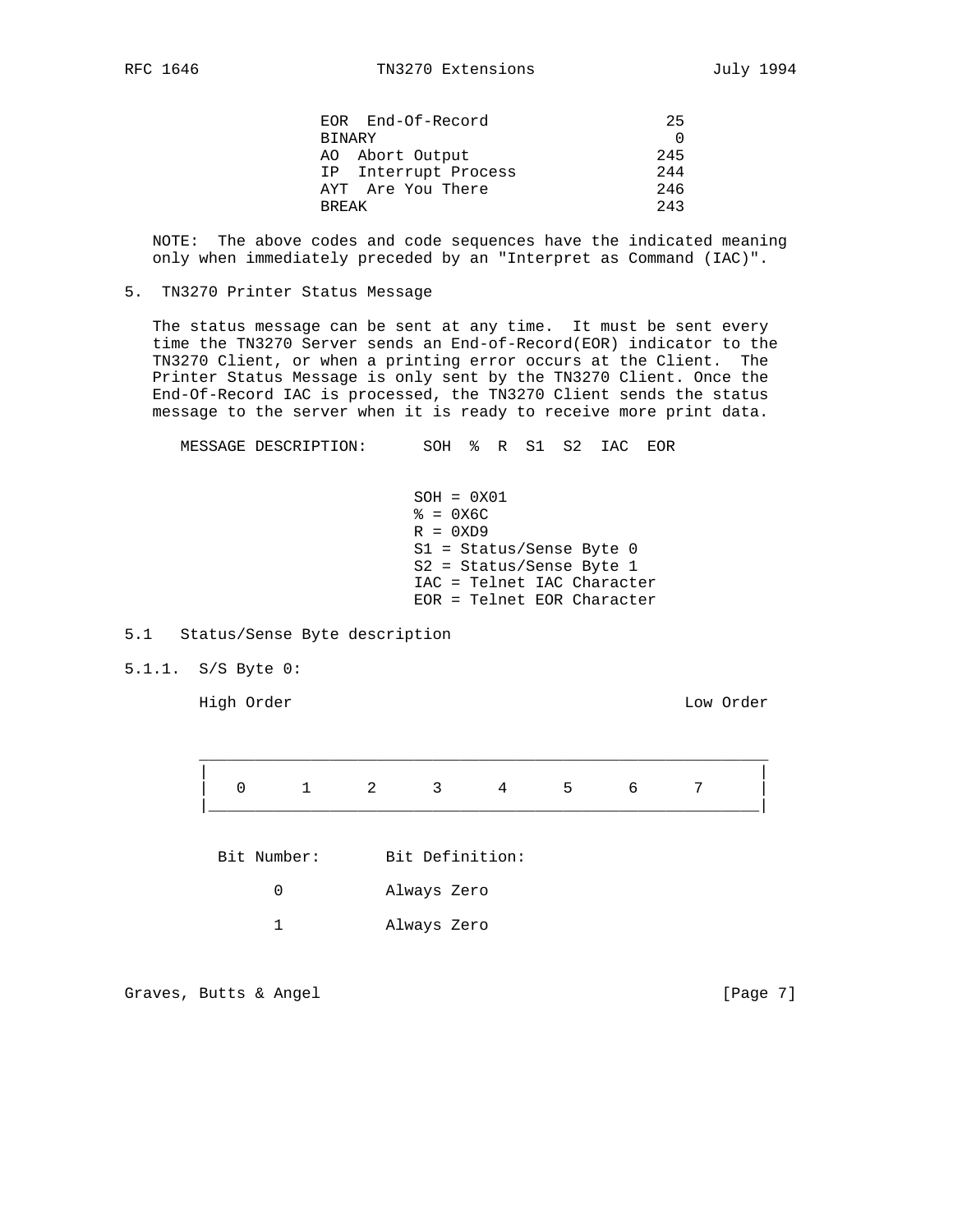- 2 Always Zero
- 3 Always Zero
- 4 Always Zero
- 5 Unit Specify is set due to an error condition. The reason for the error condition will be indicated in S/S Byte 1. See Note 1\*.
- 6 Device End when this bit sent in response to a data message it indicates the client has successfully processed the data message from the server and notifies the server to send a new data message to the client when available. See Note 2\*.
- 7 Always Zero

 Note 1\*: A negative response to the Server's data message would be S/S Byte 0 Bit 5 "Unit Specify condition". The possible Unit Specify conditions are listed below. (See Section 3.2 for bit settings for the Unit Specify conditions listed below.)

Unit Specify Condition: SNA Sense Code sent to host:

| Command Rejected            | 0X10030000 |
|-----------------------------|------------|
| Intervention Required       | 0X08020000 |
| Data Check                  | 0X10010000 |
| Operation Check             | 0X10050000 |
| Component Disconnected (LU) | 0X08020000 |

 Note 2\*: Device End - A positive response to the Server's data message would be the "Device End" bit (S/S Byte 0 Bit 6) to indicate a ready to receive data from the host condition. This will also be sent after clearing a previous Unit Specify condition of "Intervention Required".

Graves, Butts & Angel **Example 20** and the control of the control of  $[Page 8]$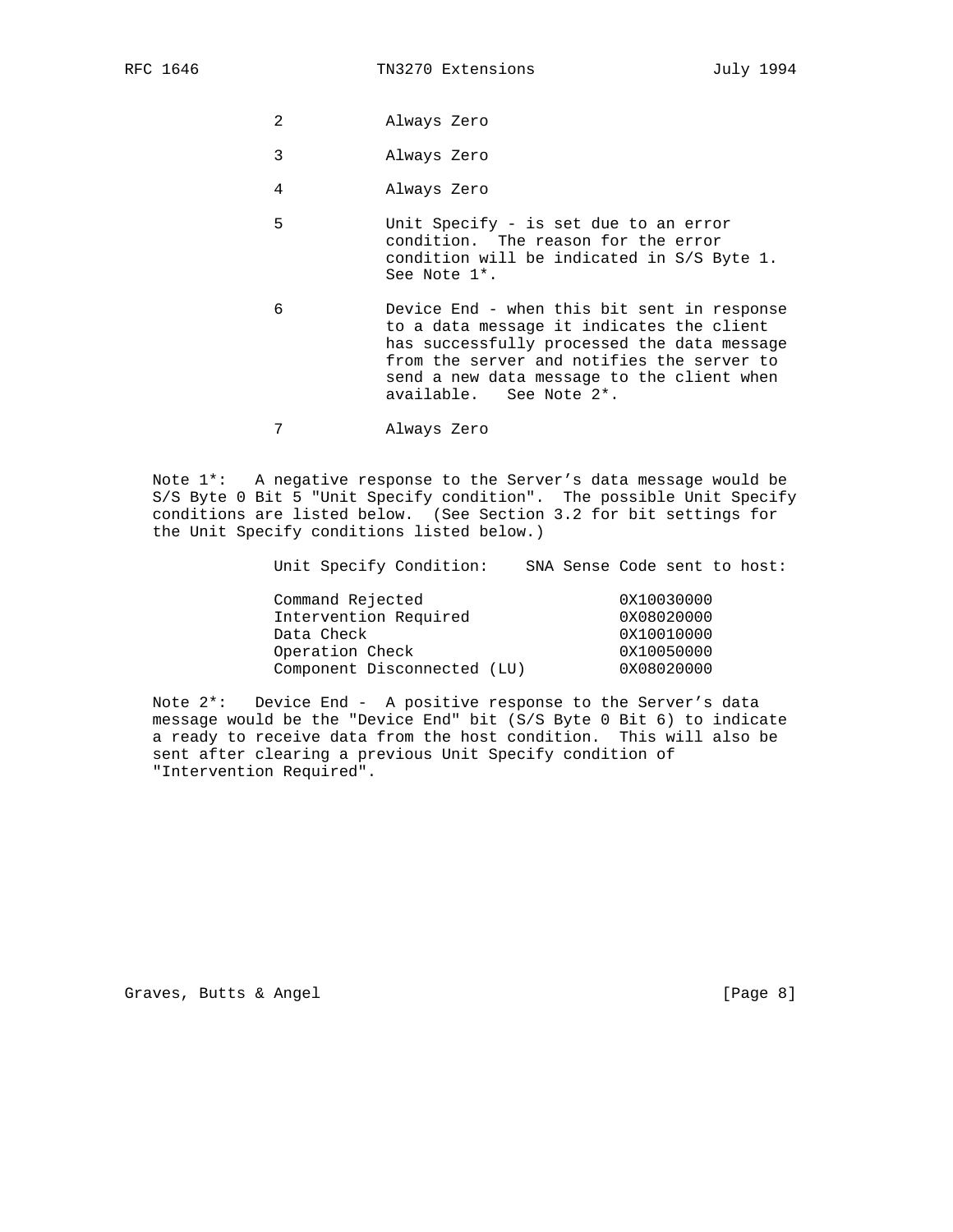# 5.1.2. S/S Byte 1:

| High Order                                                                                |                             |                                                                                                       |                 |                |   |   | Low Order |
|-------------------------------------------------------------------------------------------|-----------------------------|-------------------------------------------------------------------------------------------------------|-----------------|----------------|---|---|-----------|
| $\mathbf 0$                                                                               | $\mathbf{1}$<br>$2^{\circ}$ | $3^{\circ}$                                                                                           | $4\overline{ }$ | 5 <sup>1</sup> | 6 | 7 |           |
|                                                                                           | Bit Number: Bit Definition: |                                                                                                       |                 |                |   |   |           |
| 0                                                                                         |                             | Always Zero                                                                                           |                 |                |   |   |           |
| 1                                                                                         |                             | Always Zero                                                                                           |                 |                |   |   |           |
| 2<br>Command Rejected (CR) -- This bit<br>indicates an invalid 3270 command<br>generated. |                             |                                                                                                       |                 |                |   |   |           |
| 3                                                                                         |                             | Intervention Required - Printer Not Ready.<br>See Note 3*.                                            |                 |                |   |   |           |
| 4                                                                                         |                             | Component Disconnected - Printer is powered<br>off or printer cable not connected.<br>See<br>Note 4*. |                 |                |   |   |           |
| 5                                                                                         |                             | Data Check - Invalid print data                                                                       |                 |                |   |   |           |
| 6                                                                                         |                             | Always Zero                                                                                           |                 |                |   |   |           |
| 7                                                                                         |                             | Operation Check - An illegal buffer address                                                           |                 |                |   |   |           |

 Note 3\*: The Intervention Required is cleared by sending an S/S message with the "Device End" bit (Bit 6 of S/S byte 0). The LUSTAT sent to the host is 0X00010000. The IBM host interprets this as a "printer now ready" condition.

or incomplete order sequence

 Note 4\*: The Component disconnected is cleared by sending an S/S message with the "Device End" bit (Bit 6 of S/S byte 0). The LUSTAT sent to the host is 0X082B0000. The IBM host interprets this as a "printer now ready -- presentation space integrity may be lost" condition.

Graves, Butts & Angel **Example 20** (Page 9)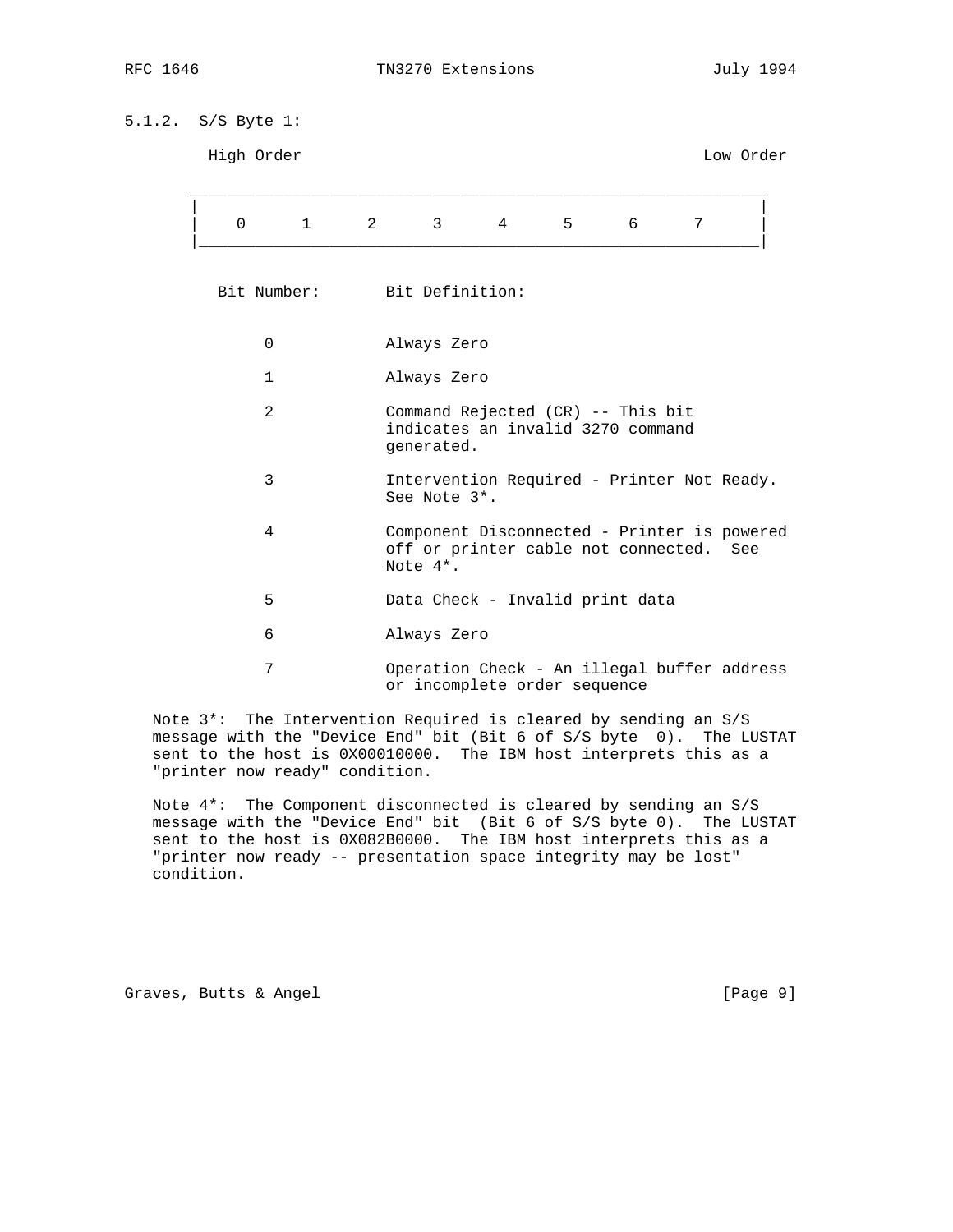6. The following is an example of the Client-Server negotiation process.

 Server: IAC DO TERMINAL-TYPE Client: IAC WILL TERMINAL-TYPE

 Server: IAC SB TERMINAL-TYPE SEND IAC SE Client: IAC SB TERMINAL-TYPE IS IBM-3287-1 IAC SE Note: To request a specific LU the TERMINAL-TYPE string would be: IAC SB TERMINAL-TYPE IS IBM-3287-1 @ LUNAME IAC SE (The client has specified its terminal type is an IBM-3287-1) Server: IAC DO END-OF-RECORD<br>Client: IAC WILL END-OF IAC WILL END-OF-RECORD Server: IAC WILL END-OF-RECORD Client: IAC DO END-OF-RECORD (The Server and Client have both agreed to transmit End-Of-Record (EOR)). Server: IAC DO TRANSMIT-BINARY<br>Client: IAC WILL TRANSMIT-IAC WILL TRANSMIT-BINARY Server: IAC WILL TRANSMIT-BINARY Client: IAC DO TRANSMIT-BINARY (The Server and Client have both agreed to use binary transmission) Server: 0x00 (3270 PRINT DATA) Client: (S/S with DEV END) IAC EOR Server: 0x00 (3270 PRINT DATA) IAC EOR NOTE: LU 1 type data is prefaced with a 0x00 character. LU 3 type data is not prefaced with a special character. This character will precede print data in each chain, and should be discarded before the print data is processed. An <IAC EOR> must be received before changing to LU 1 or LU 3 type data. Client: (S/S with IR) IAC EOR (This indicates a paper jam at printer.) Client: (S/S with DE) IAC EOR (This indicates the clearing of above condition.) Server: 0x00 (3270 PRINT DATA) (This indicates start of LU 1 data) Server: (3270 PRINT DATA)

Graves, Butts & Angel [Page 10]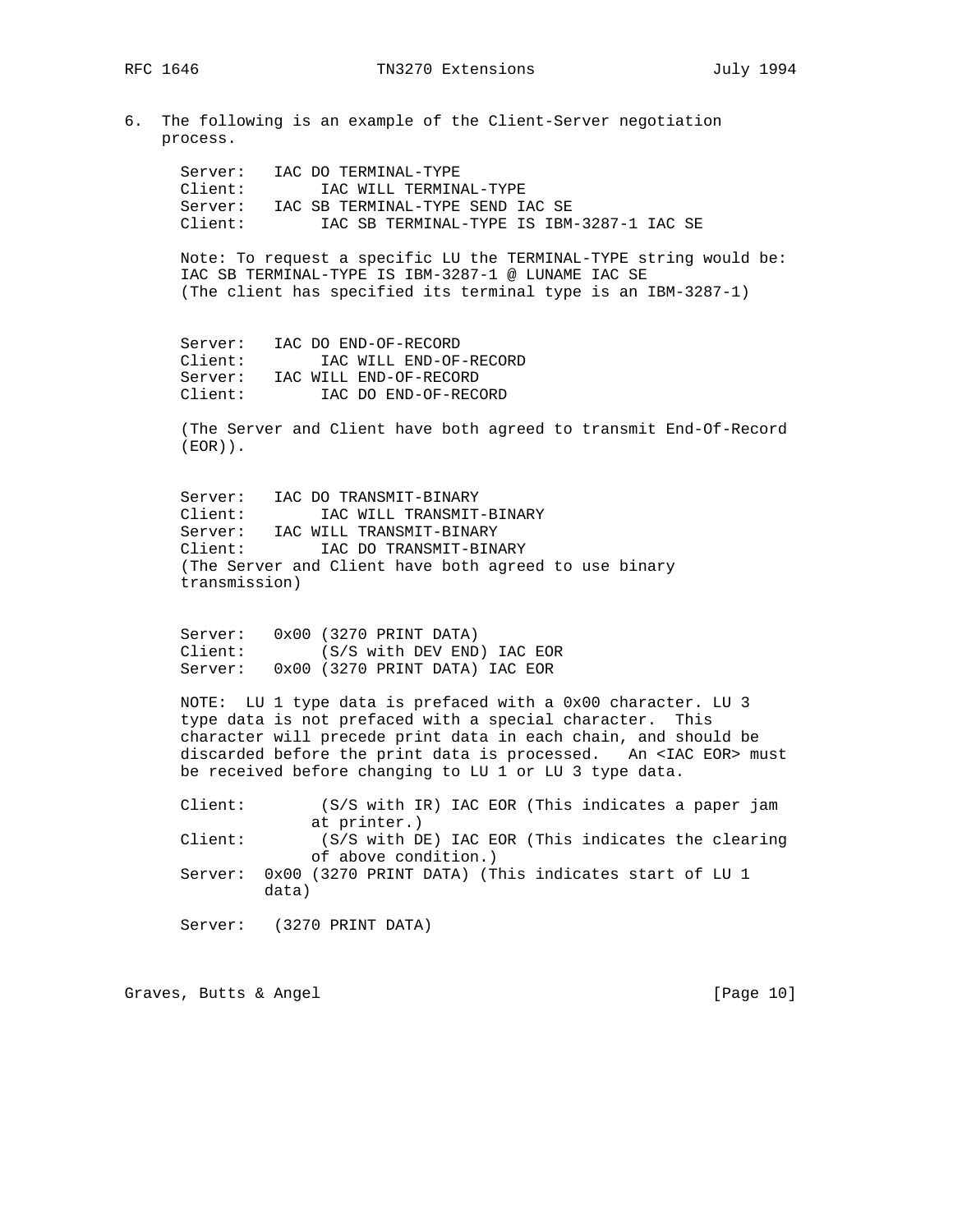Server: (3270 PRINT DATA) Server: (3270 PRINT DATA) IAC EOR Client: (S/S with DE) IAC EOR Server: 0x00 (LAST 3270 PRINT DATA) IAC EOR

> Client: (S/S with DE) IAC EOR Server: IAC AO (The Abort Output <AO> signifies the end-of-bracket -- end of print job)

7. SECURITY CONSIDERATIONS

 This document does not specify a security methodology to insure that the client requesting a printer LU name is authorized to access that LU. Currently, this is left up to individual server implementations. The design of the protocols described in this document allow for the future incorporation of the RFCs regarding encryptions and authentication protocols and services. However, before this may occur, certain extensions may be required to the protocols defined in this document or to the encryptions and authentication services and protocols.

8. ERROR CONDITIONS

 After a client and server have successfully completed negotiation, a number of potential error conditions may be detected by the server which require notifying the client and aborting the connection.

 When an error condition is detected by the server, the client must be negotiated back into NVT mode by the server sending a "WONT/DONT BINARY" TELNET sequence and the client responding with the appropriate "DONT/WONT BINARY" TELNET sequence.

 The server should immediately send the appropriate error message to the client as an ASCII string and then close the connection. The error message should be prefixed by a numeric identifier to precisely notify the client of the specific error condition. The error message sent to the client should be routed to the proper console or log for corrective action.

 Below is a list of error conditions identified by numeric value, error text, meaning of the error and recovery procedure.

Message: "01 No LU's of the type configured"

 Meaning: The configuration definition on the server does not include the LU type requested.

Graves, Butts & Angel [Page 11]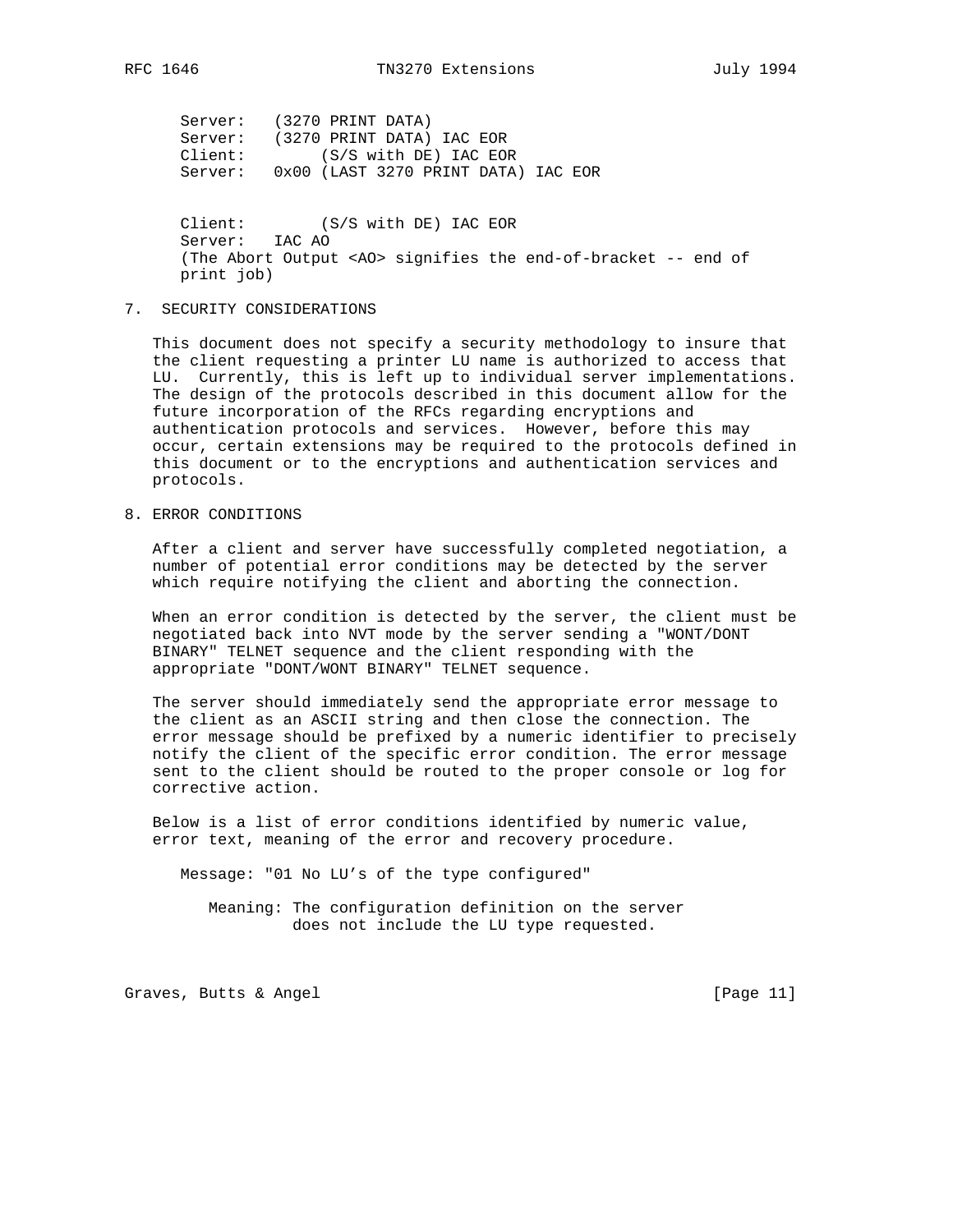Recovery: Notify your Systems Administrator as this is a permanent error condition.

Message: "02 Requested LU unavailable"

- Meaning: The requested LU is not available at this time.
- Recovery: This may be a temporary error and may be retried periodically. If the condition persists contact your Systems Administrator.
- Message: "03 Requested LU type is inconsistent with configuration"
	- Meaning: The LU requested does not match the terminal type in the server configuration.
	- Recovery: Notify your Systems Administrator as this is a permanent error condition.
- Message: "04 Requested LU is not configured"

Meaning: The LU is not defined in server configuration.

 Recovery: Notify your Systems Administrator as this is a permanent error condition.

 When a client receives a message not defined in the above list, the message should be displayed to a console or log and the connection to the server should be closed. No other recovery should be attempted as this is most likely a fatal error condition. (Notify your Systems Administrator.)

- 9. REFERENCES
	- [1] Postel, J., and J. Reynolds, "TELNET Protocol Specification", STD 8, RFC 854, USC/Information Services Institute, May 1983.
	- [2] VanBokkeln, J., "TELNET Terminal-Type Option" RFC 1091, FTP Software Inc., February 1989.
	- [3] Postel, J., and J. Reynolds, "TELNET Binary Transmission", STD 27, RFC 856, USC/Information Services Institute, May 1983.